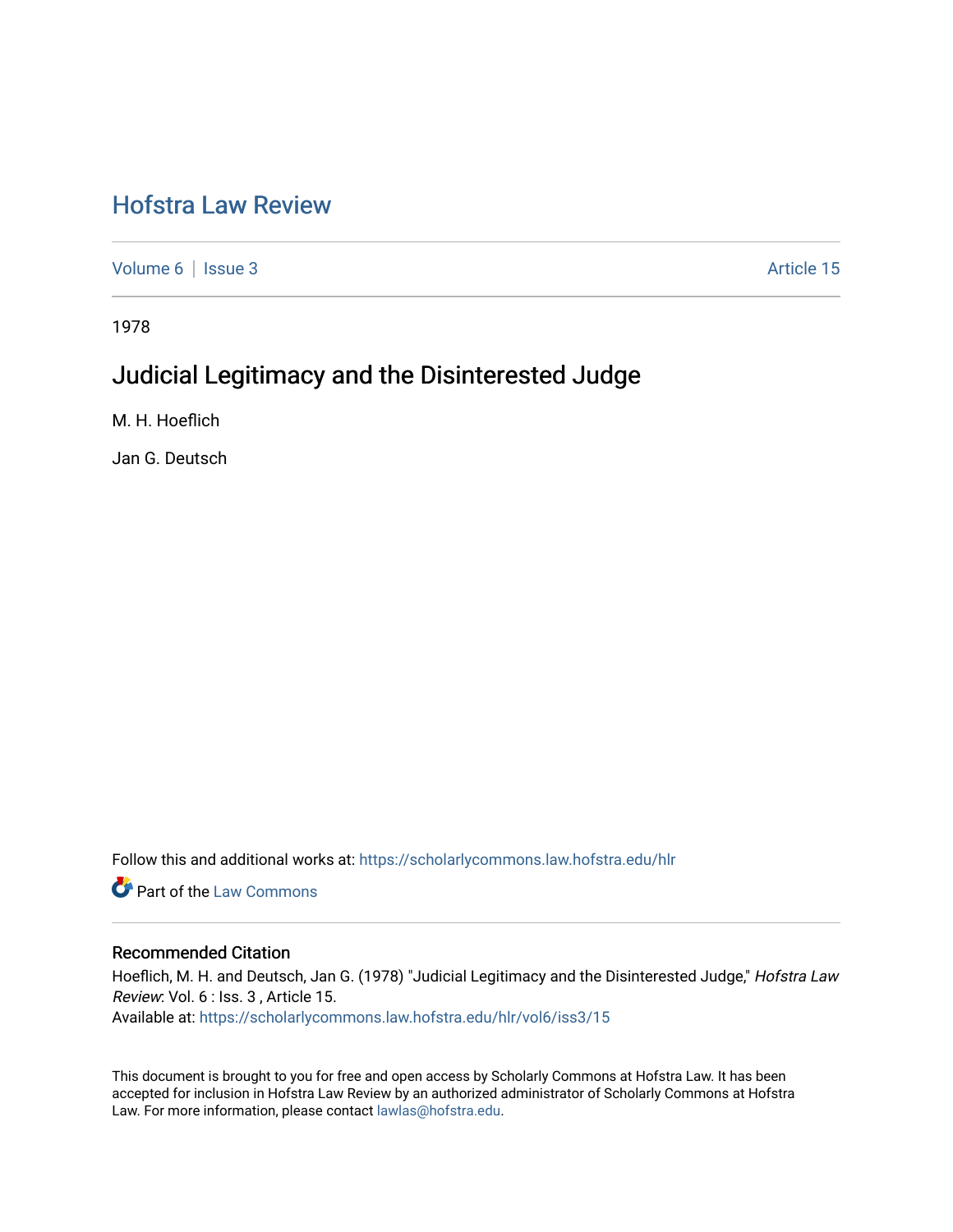# JUDICIAL LEGITIMACY AND THE DISINTERESTED JUDGE

# *M. H. Hoeflich\* and Jan G. Deutsch\*\**

## **INTRODUCTION**

For an individual playing a social role to behave responsibly requires participation in a process that is perceived by society as having symbolic as well as operational significance. What our society calls law is the result of a process of judicial decisionmaking resolving individual controversies. The best of the opinions in which such decisions are embodied attain a precedential value transcending the facts of the specific disputes they resolve. Public acceptance of the legal profession, however, rests precisely on the ability of the professional to blur this possible distinction between the operational and symbolic function of a judicial opinion: to explicate, for the lay public, the mysteries of precedent as though what was involved was a rigorously logical set of propositions derived from a limited set of socially approved presuppositions. Thus, fundamental to this acceptance is the public's belief that when the lawyer argues the law, he is focusing on something other than his client's purposes. How such a belief is maintained in connection with a system in which lawyers perceive their duty as that of manipulating the law so as to maximize the client's satisfaction is the subject of this essay.

The symbols of our law are heavily weighted towards the concepts of blindness, impartiality, and disinterestedness. Built into our whole legal structure is the appearance of detachment. Seated behind bench and bar, the judge is set physically apart from the other actors in the drama being enacted in the courtroom. In personal terms, moreover, the judge's detachment is symbolized not only in terms of physical separation, but also in terms of the denial

<sup>\*</sup> Sometime Research Fellow in Legal History, Clare College, Cambridge. B.A.; M.A., 1973, Haverford College; M.A. (Cantab.), 1975, Clare College, Cambridge; Class of 1979, Yale Law School.

<sup>\*\*</sup> Professor of Law, Yale Law School. B.A., 1955, Yale University; M.A., 1963, Clare College, Cambridge; LL.B.; Ph.D., 1962, Yale University.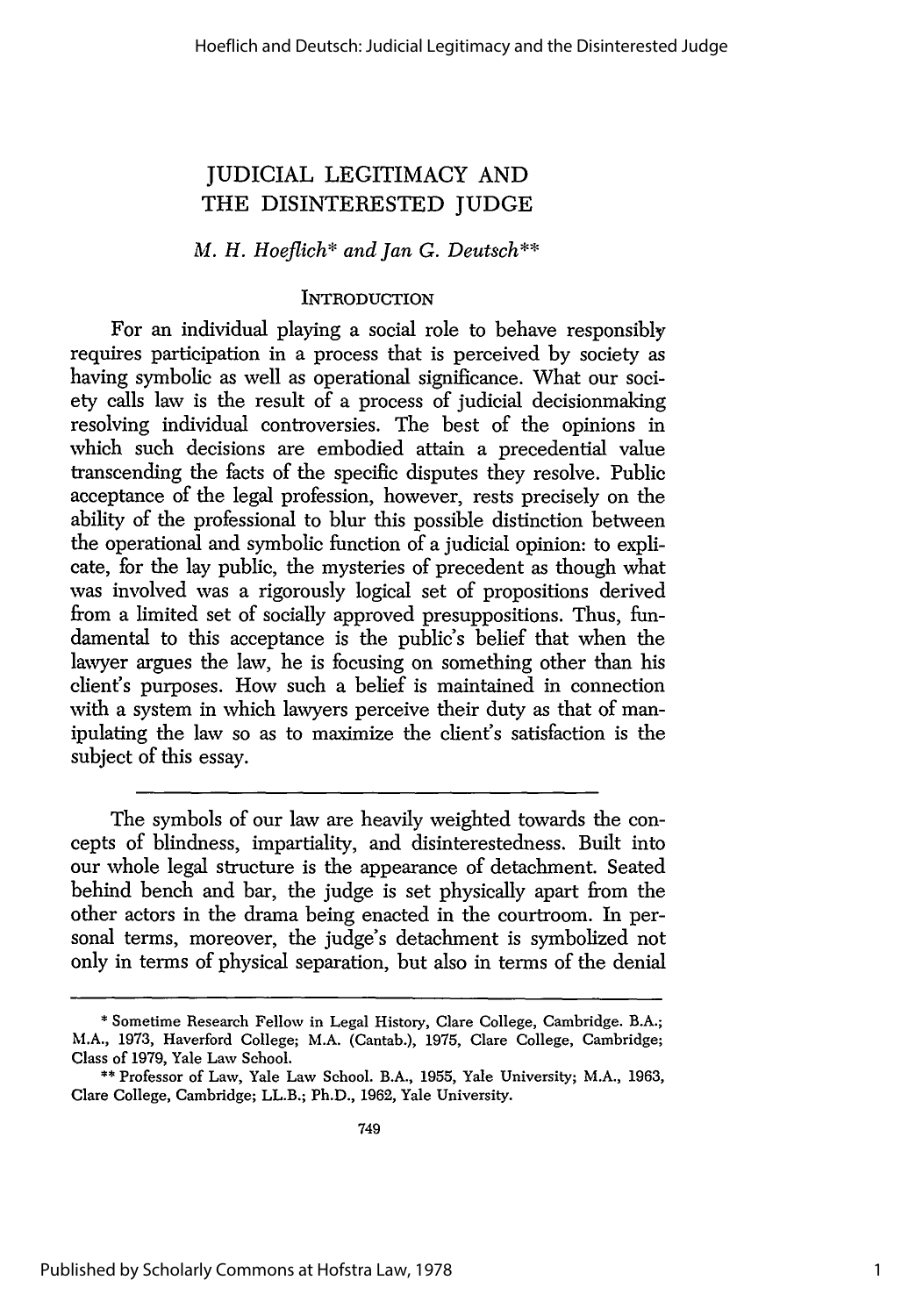*HOFSTRA LAW REVIEW*

of individual characteristics. In the United States, it is the judge and the judge alone who is swathed in dark, shapeless robes and addressed by an honorific rather than by name.

In his 1972 Holmes Lectures, published as *Persons and Masks of the Law,'* Professor John Noonan decries the use of masks in the legal process. It is his argument, presented as a study of such a fonnidable judicial *persona* as Oliver Wendell Holmes, that the failure of the legal system is exemplified by the fact that, obsessed with the appearance of impartiality, its judgments produce both injustice and inequity.2 Professor Noonan traces the roots of this phenomenon to the legal system's refusal to see individuals as individuals, treating them instead as fungible entities—<sup>3</sup> a concept familiar to every law student who has pondered the questions whether A's words to *B* constituted a binding contract, or whether X's behavior towards *Y* should be classified as a tort or a crime. Both a lawyer and a church historian, Professor Noonan concludes that a just and equitable jurisprudence can be founded only on the basis of respect for individuality and personality.<sup>4</sup>

It is our contention that the role of the disinterested judge, blind and to that extent impartial with respect to differences that distinguish persons from each other, is a crucial component of our societal stock of myths, and that it is social acceptance of this notion of blind judging that legitimates and therefore maintains the judicial process. That process, in other words, is, in societal terms, no more nor less than a morality play, the thematic unity of which consists in the disinterestedness of the author of the play. What this argument is based on is that the instrument of judicial power is the opinion deciding the case before the court. It is that opinion, and not the individual personality of its author, that must be perceived as successful in having imposed justice upon the controversy being adjudicated.

Yosal Rogat, in his study of Justice Holmes, *The Judge as Spectator,5* comments: "Uninvolved with the life of his society, Holmes affected it profoundly. The apotheosis of Holmes defeats understanding. . . . [I]t is possible to take another view of the praise intended by Holmes' most distinguished follower: '[The sig-

**<sup>1.</sup> J.** NOONAN, **PERSONS AND MASKS** OF **THE LAW** (1976).

<sup>2.</sup> *See id.* at 6-28.

<sup>3.</sup> *See id.* at 150-51.

*<sup>4.</sup> See id.* at 152-67.

<sup>5. 31</sup> U. CHI. L. REV. 213 (1964).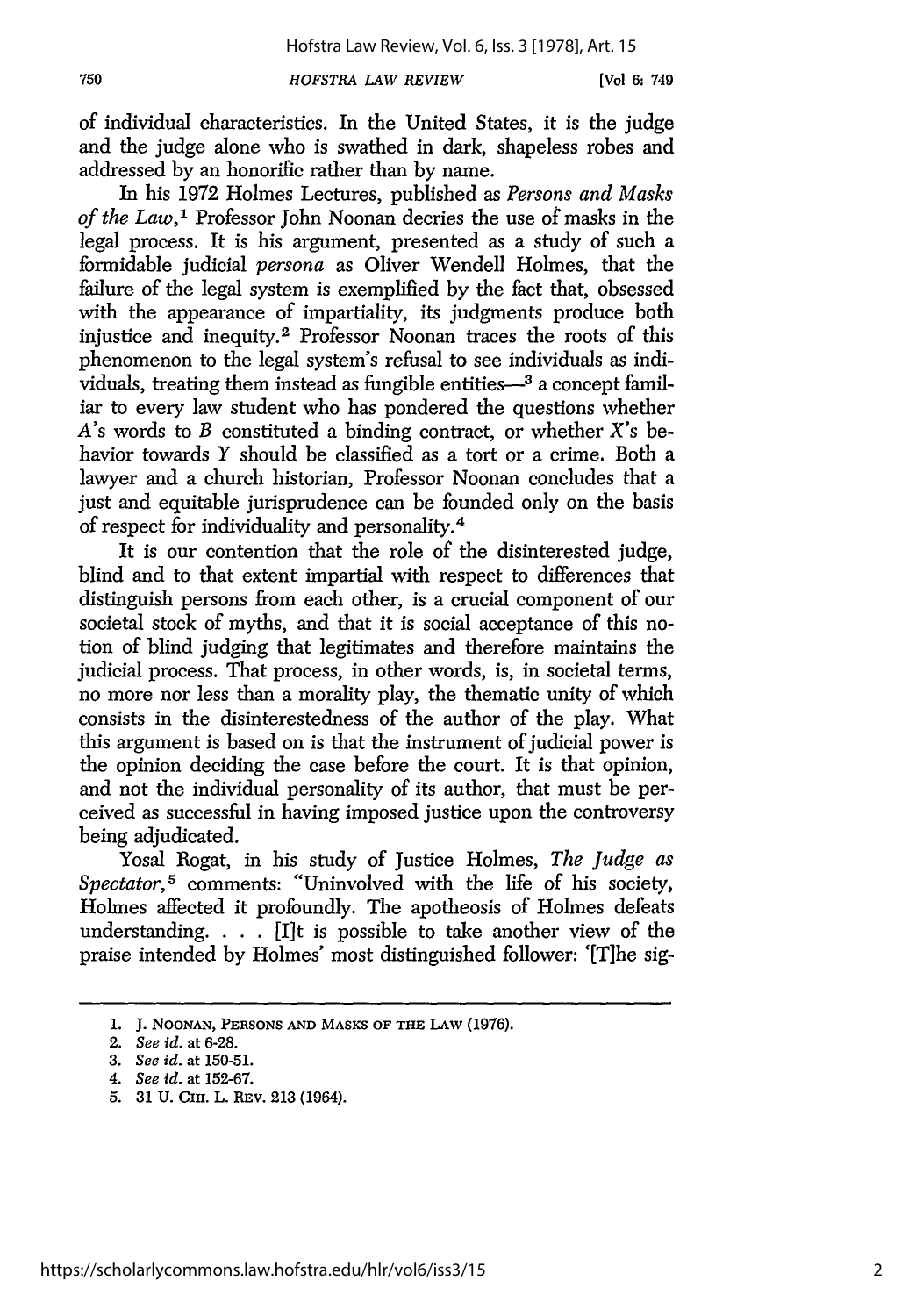**1978]**

#### *DISINTERESTED JUDGE*

751

nificance of his genius would evaporate in any analysis of specific decisions.' **"6**

The opinions in which those decisions are contained may be viewed from another perspective than Rogat's, a perspective suggested by the paradigmatic story of Solomon's judgment. 7 It is not the wisdom of the judgment, nor the equity of the result, that is central to the paradigm; it is, rather, the judgment itself. Solomon the judge orders that an infant, an innocent guilty of *no* transgression, be cut in half. In our view, the wisdom of Solomon, the knowledge that the true mother will not allow her child to be torn asunder, is less significant than the fact that only a man totally detached from the controversy being adjudicated could order that decree into execution. It is not the man Solomon who decrees the child's death; it is the judicial actor in the morality play. It is the disinterestedness which legitimates the judicial role.

In cultural terms, moreover, what is crucial to the knowledge on which the Solomonic judgment is based is that the Israelites were so small and cohesive a tribe that Solomon could act with relative assurance concerning the accuracy of predictions about the behavioral responses of the participants in the controversy before him. That assurance is necessarily denied to those who attempt to exercise authority over larger and more diverse groups. Professor Walter Ullman has written that the essence of theological kingship is the selection and elevation of the monarch by God, and that the legitimacy of royal authority arises from its divine origins. 8 And Paul Tillich is known for having clearly articulated for the lay audience the fundamental nature of the distinction between the human and the Divine that can be derived from Christian theology. <sup>9</sup>

Justice Holmes abjured his Unitarian background. Yosal Rogat masterfully delineates, in connection with the life of Justice Holmes, the individual and social currents that eventuated in a view of human behavior structured in terms of conscious calculation-<sup>10</sup> a world view characterized by the impersonality deplored by Professor Noonan.

*<sup>6.</sup> Id.* at 256 (footnote omitted).

*<sup>7.</sup>* 1 *Kings* 3:16.

**<sup>8.</sup>** *See* W. **ULLMAN, PRINCIPLES** OF **GOVERNMENT AND** POLITICS **IN** THE **Mm-DLE AGES** (1961); Ullman, *Schranken der Konigsgewalt im Mittelalter,* 1971 His-**TORICHES JAHRBUCH** 1; *cf.* Hoeflich, *Celasius I and Roman Law: One Further Word,* 26 J. **THEOLOGICAL STUD.** 114 (1975) (divine origin of papal power).

**<sup>9.</sup>** *See* P. TILLICH, **BIBLICAL** RELIGION **AND THE SEARCH FOR** ULTIMATE **REALrry (1955).**

<sup>10.</sup> Rogat, *The Judge as Spectator,* 31 **U. CHI.** L. REv. 213, 221 (1964).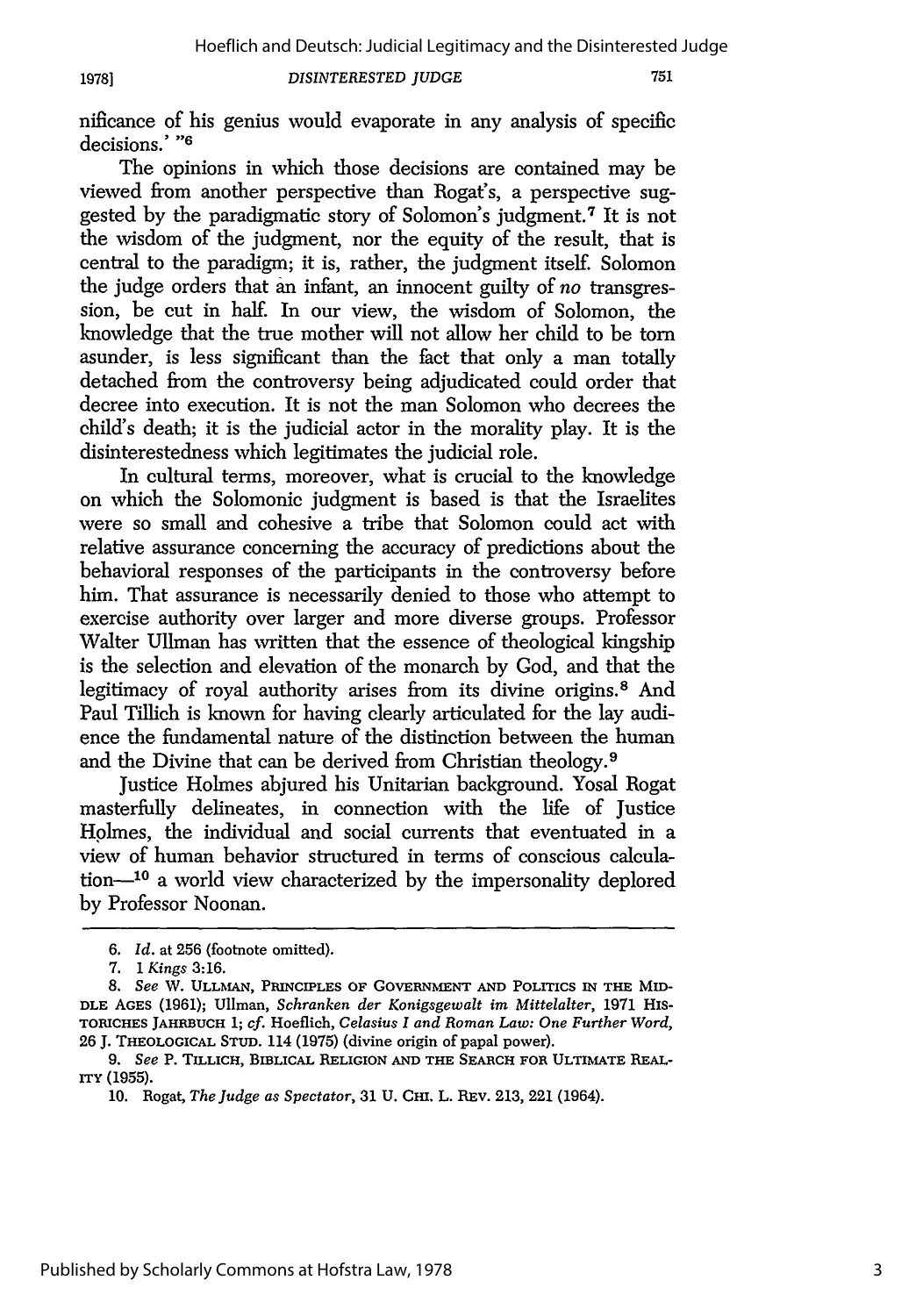#### *HOFSTRA LAW REVIEW*

The consequences of such a position are made apparent in Justice Holmes's opinion in *Bates v. Dresser,11* concerning "a bill in equity brought by the receiver of a national bank to charge its former president and directors with the loss of a great part of its assets through the thefts of an employee of the bank while they were in power."<sup>12</sup> The particular fraud at issue "was a novelty in the way of swindling a bank so far as the knowledge of any experience had reached [the town in which the bank was located]."<sup>13</sup> Despite the existence of "[a] by-law that had been allowed to become obsolete or nearly so [which was] invoked as establishing their own standard of conduct,"'14 Justice Holmes held that the directors "were not bound by virtue of the office gratuitously assumed by them **. . .** until the event showed the possibility . . . that their failure **. . .** opened a way to fraud." $15$  The president, however, was treated differently: "In accepting the presidency," held Justice Holmes, he "must be taken to have contemplated responsibility for losses to the bank, whatever they were, if chargeable to his fault. Those that happened were chargeable to his fault, after he had warnings that should have led to steps that would have made fraud impossible,"16 "[h]owever little the warnings may have pointed to the specific facts."17

The sense in which this result might be viewed as unjust and inequitable, as a product of the rigid application of technical legal categories, is clear from the fact that Justice Holmes, before spelling out the basis on which the president is being held liable for all the losses suffered by the bank, holds that "[w]e do not perceive any ground for applying in this case the limitations of liability *ex contractu* adverted to in *Globe Refining Co. v. Landa Cotton Oil Co." <sup>s</sup> 18 Globe Refining,' <sup>9</sup>*a Holmes opinion, was premised on the theory that:

It is true that as people, when contracting contemplate performance, not breach, they commonly say little or nothing as to what shall happen in the latter event, and the common rules have been worked out by common sense, which has established

<sup>11. 251</sup> U.S. 524 (1920).

<sup>12.</sup> *Id.* at 526.

<sup>13.</sup> *Id.* at 529.

<sup>14.</sup> *Id.*

<sup>15.</sup> *Id.* at 530.

<sup>16.</sup> *Id.* at 531.

<sup>17.</sup> *Id.*

**<sup>18.</sup>** *Id.* (citation omitted).

<sup>19.</sup> Globe Ref Co. v. Landa Cotton Oil Co., 190 U.S. 540 (1903).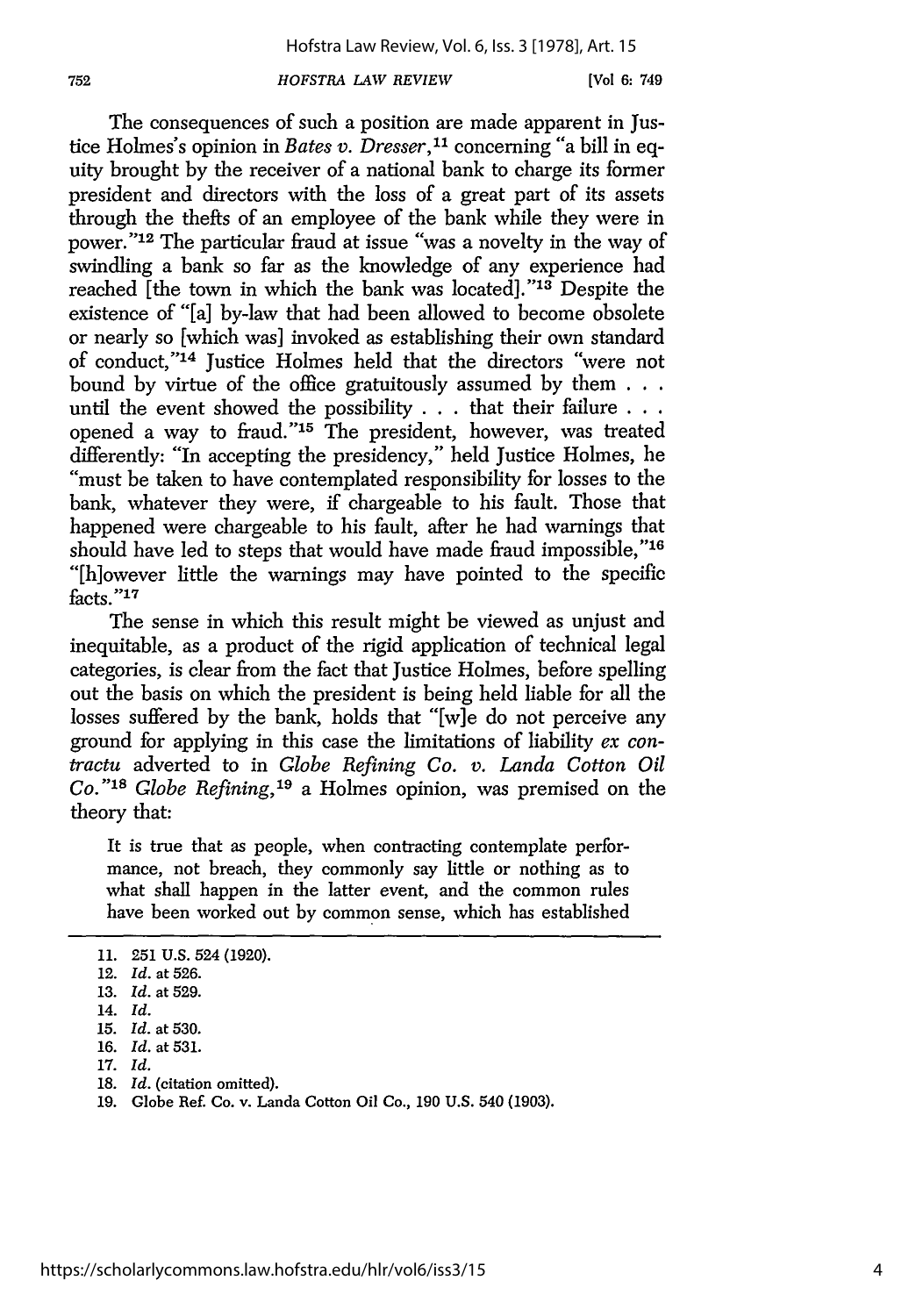**1978]**

#### *DISINTERESTED JUDGE*

what the parties probably would have said if they had spoken about the matter. But a man never can be absolutely certain of performing any contract when the time of performance arrives, and in many cases he obviously is taking the risk of an event which is wholly or to an appreciable extent beyond his control. The extent of liability in such cases is likely to be within his contemplation, and whether it is or not, should be worked out on terms which it fairly may be presumed he would have assented to if they had been presented to his mind.<sup>20</sup>

An opinion by Judge Learned Hand adjudicating an analogous controversy demonstrates, however, that a disinterested judge can in fact calculate what an individual should be held liable for having foreseen without focusing either on the office of director or president or on the individuals occupying those offices. *Barnes v. Andrews*<sup>21</sup> involved a bill of equity to hold a director liable for misprision of office on the theory of his "general inattention to his duties as a director."<sup>22</sup> While Judge Hand concluded that "I cannot acquit Andrews of misprision in his office,"23 he declined to hold the defendant liable, because "I pressed [counsel] to show me a case in which the courts have held that a director could be charged generally with the collapse of a business in respect of which he had been inattentive, and I am not aware that he has found one." $24$ 

The argument can be made that precedent is oracular in nature, and that a capable judicial interrogator could interpret any response by counsel compatibly with the result desired in the case being decided. Judge Hand disagreed with this solely instrumental view of the common law process:

For many ages, for thousands of years indeed, mankind lived along without being able to change at all the traditional codes which regulated the details of their lives. Custom had the sanction of the gods and being divine, men feared to meddle with it. In civilized times we have indeed acquired that power and it is upon it that we must rely if we are to say that we are governed by our common consent. In one way or another we set up officials who innovate, and when they do, we call it our common will at work. This we have made the cornerstone of our structure. Our common law is the stock instance of a combination of

24. *Id.*

<sup>20.</sup> *Id.* at 543.

<sup>21. 298</sup> F. Supp. 614 (S.D.N.Y. 1924).

<sup>22.</sup> *Id.* at 615.

<sup>23.</sup> *Id.* at 616.